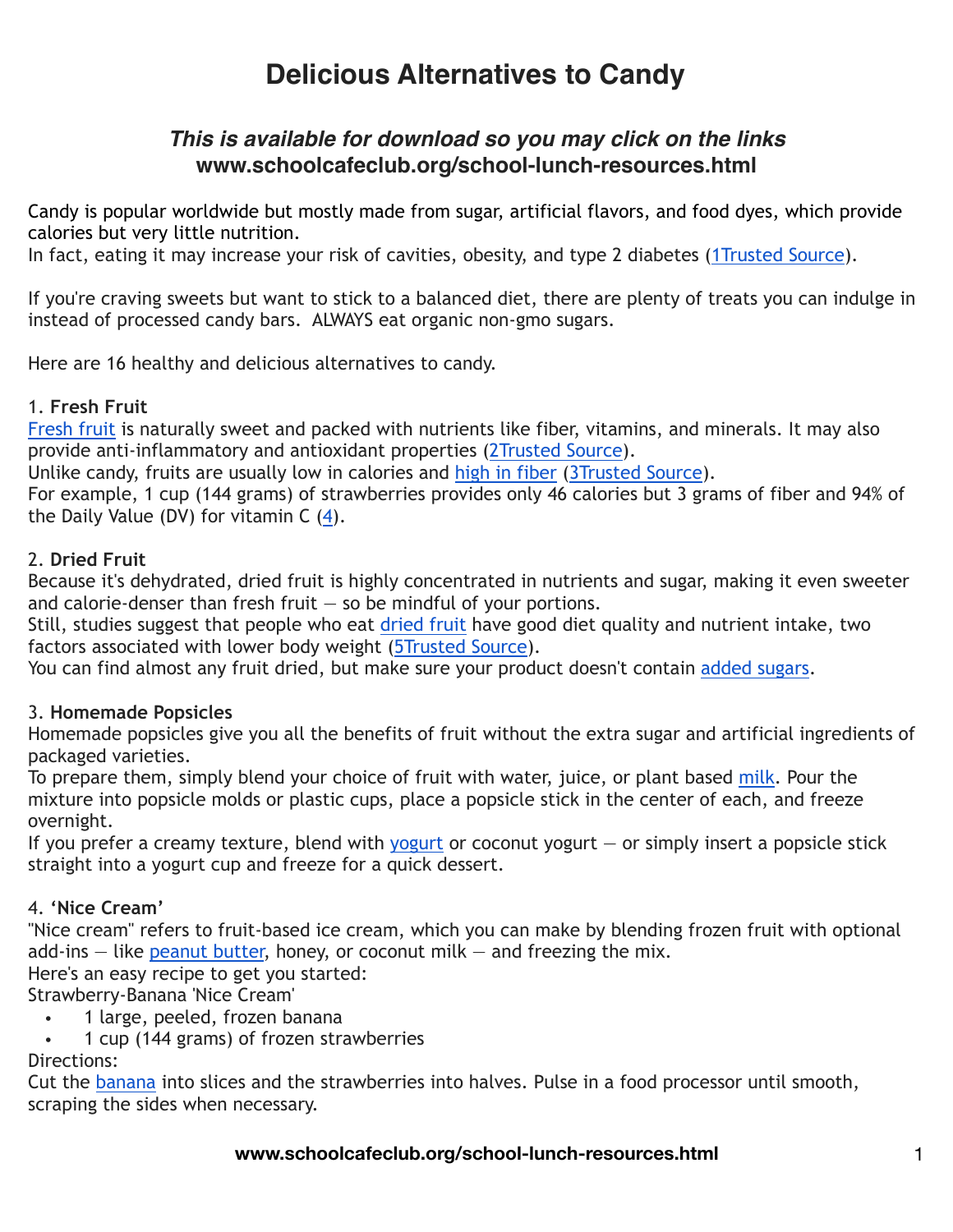## 5. **Frozen Fruit**

Contrary to popular belief, [frozen fruit](https://www.healthline.com/nutrition/fresh-vs-frozen-fruit-and-vegetables) preserves the nutrients of fresh fruit because it's fully ripened before being frozen [\(6](https://onlinelibrary.wiley.com/doi/abs/10.1002/jsfa.2825)).

At home, you can freeze fruit with yogurt for a quick, simple snack.

Frozen-Yogurt-Covered Blueberries

- 1/2 cup (148 grams) of [blueberries](https://www.healthline.com/nutrition/10-proven-benefits-of-blueberries)
- 1/2 cup (200 grams) of low-fat Greek or coconut yogurt

Directions:

- 1. Cover a baking tray with parchment paper.
- 2. Stab a blueberry with a toothpick and dip it into the yogurt, making sure it gets fully coated.
- 3. Place the yogurt-covered blueberry on the baking sheet.
- 4. Repeat with the rest of the berries and freeze overnight.

#### 6. **Fruit and Veggie Chips**

Fruit and veggie chips are cut into thin slices before being baked, which gives them their characteristic crunchy texture.

These chips boost your daily fruit and [vegetable intake](https://www.healthline.com/nutrition/servings-of-vegetables-per-day), which may help lower your risk of heart disease, diabetes, obesity, and certain [cancers](https://www.healthline.com/nutrition/cancer-and-diet) ([7Trusted Source](https://www.ncbi.nlm.nih.gov/pubmed/28338764), [8Trusted Source\)](https://www.ncbi.nlm.nih.gov/pubmed/12808858).

Instead of choosing store-bought options that may harbor added sugar and preservatives, make your own fruit and veggie chips by following one of [these recipes](https://helloglow.co/30-healthy-chip-recipes/).

#### 7. **Homemade Fruit Leather**

Homemade fruit leather is a sweet and chewy treat loaded with nutrients.

You can use any fruit you want — but choosing high-sugar options, such as mangoes, means you won't have to add too much sweetener.

Mango Fruit Leather

- 2–3 cups (330–495 grams) of [mangoes](https://www.healthline.com/nutrition/mango)
- 2–3 tablespoons (15–30 ml) of honey
- 2 tablespoons (30 ml) of lemon juice

Directions:

- 1. Blend the mangoes in a blender or food processor until smooth.
- 2. Add [honey](https://www.healthline.com/nutrition/10-benefits-of-honey) and lemon juice and blend a little more.
- 3. Pour the mixture into a baking sheet lined with parchment paper and spread to 1/8–1/4-inch (0.3– 0.6-cm) thickness.
- 4. Bake at 140–170°F (60–77°C) or the lowest temperature on your oven for 4–6 hours.
- 5. Allow to cool, then remove from the tray.
- 6. Cut into 1-inch (2.5-cm) strips and wrap with parchment paper before rolling them up.

## 8. **Energy Balls**

Energy balls are typically made with wholesome ingredients that provide enough fiber, protein, and healthy fats to keep you feeling full [\(9Trusted Source,](https://www.ncbi.nlm.nih.gov/pubmed/23885994) [10Trusted Source\)](https://www.ncbi.nlm.nih.gov/pubmed/29359954).

Oats, nut butter, [flax seeds](https://www.healthline.com/nutrition/benefits-of-flaxseeds), and dried fruits are the most common ingredients. However, you can mix in almost anything you want, from protein powder to chocolate chips.

Nevertheless, they pack a lot of calories, so try to limit yourself to one or two at a time.

Coconut-Dusted Energy Balls

- 1/2 cup (72 grams) of raw almonds
- 1/2 cup (58 grams) of raw walnuts
- 1 cup (73 grams) of raisins

#### **www.schoolcafeclub.org/school-lunch-resources.html** 2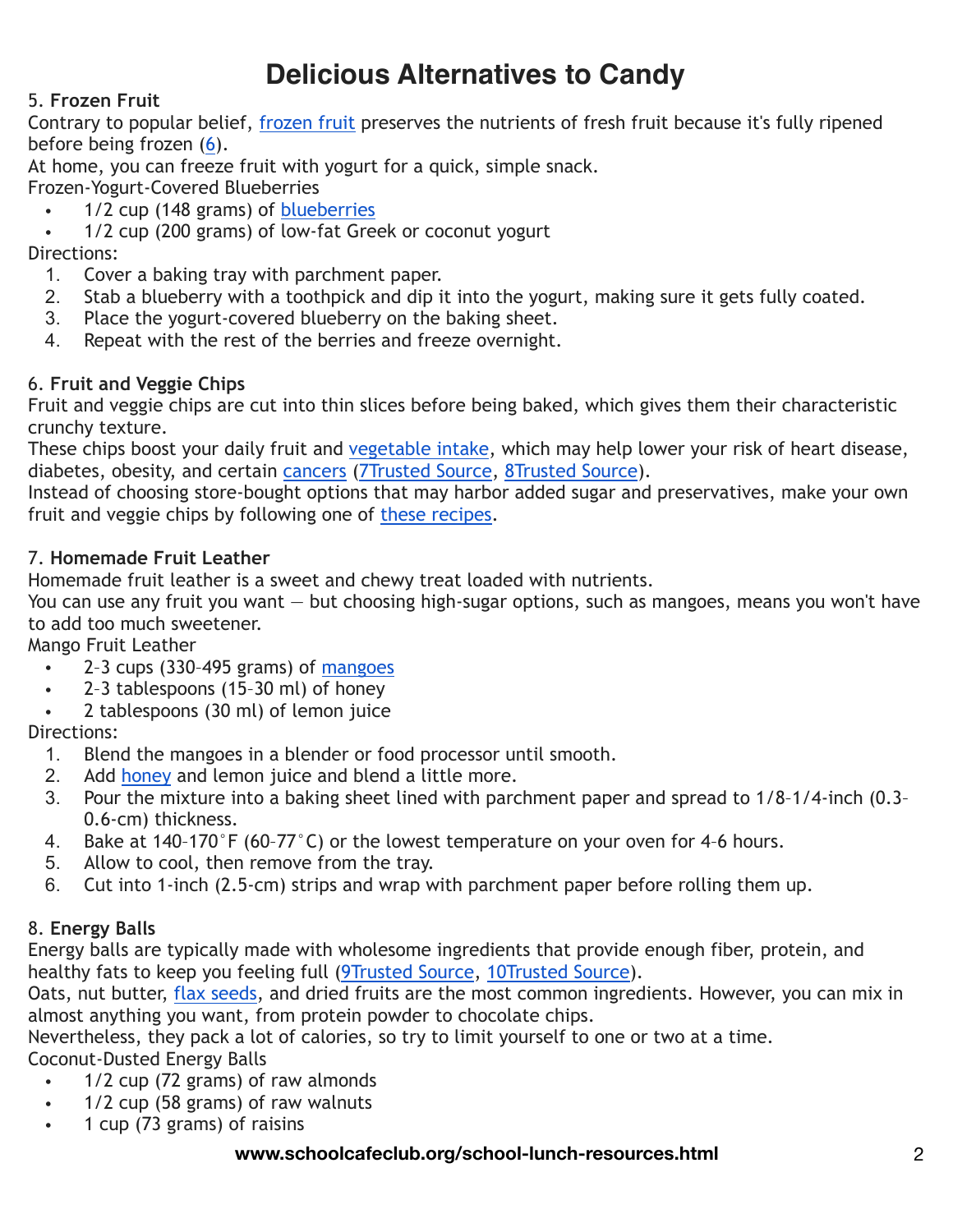- 3 pitted dates<br>•  $1/2$  teasnoon of
- 1/2 teaspoon of cinnamon
- 1/2 teaspoon of vanilla extract
- 1 cup (93 grams) of shredded coconut

Finely chop the almonds and walnuts in a food processor, then add the rest of the ingredients – except the coconut  $-$  and pulse until you get a sticky mixture.

Form 1-inch (2.5-cm) balls with your hands, then roll them in [shredded coconut](https://www.healthline.com/nutrition/coconut-meat) until fully coated.

#### 9. **Homemade Honey-Roasted Nuts**

Nuts are packed with unsaturated fatty acids, which may promote [heart health](https://www.healthline.com/nutrition/heart-healthy-foods) by reducing heart disease risk factors. In fact, research suggests that eating [nuts](https://www.healthline.com/nutrition/9-healthy-nuts) may lower LDL (bad) cholesterol by 3-19% [\(11Trusted Source](https://www.ncbi.nlm.nih.gov/pubmed/17125536)).

They're also high in fiber, high-quality protein, and beneficial plant compounds ([12Trusted Source\)](https://www.ncbi.nlm.nih.gov/pmc/articles/PMC3257681/). Roasting nuts with honey makes a perfect sweet-and-salty treat. Try [this recipe](https://www.trueaimeducation.com/homemade-honey-roasted-nuts-recipe/#_a5y_p=2851426) for your next candy replacement.

## 10. **Dark-Chocolate Coconut Chips**

Dark chocolate is known for its high levels of antioxidants, which may improve heart health, brain function, and insulin sensitivity ([13Trusted Source,](https://www.ncbi.nlm.nih.gov/pubmed/12589329) [14Trusted Source](https://www.ncbi.nlm.nih.gov/pubmed/31064163), [15Trusted Source](https://www.ncbi.nlm.nih.gov/pubmed/18827977), [16Trusted](https://www.ncbi.nlm.nih.gov/pubmed/29088075)  [Source\)](https://www.ncbi.nlm.nih.gov/pubmed/29088075).

Meanwhile, coconut is an excellent source of [medium-chain triglycerides](https://www.healthline.com/nutrition/mct-oil-101) (MCTs), a type of fat that may boost weight loss, fat metabolism, and gut health [\(17Trusted Source](https://www.ncbi.nlm.nih.gov/pmc/articles/PMC4882694/)).

The sweetness of coconut chips masks the slight bitterness of [dark chocolate](https://www.healthline.com/nutrition/7-health-benefits-dark-chocolate), making a crunchy treat that can be eaten alone or used as a topping for coconut yogurt.

You can make dark-chocolate-covered coconut chips at home by following [this recipe,](https://www.rawrevive.com/dark-chocolate-coconut-chips/) or you can purchase them pre-made  $-$  in which case you should check the ingredient list to avoid added sugars.

#### 11. **Dark-Chocolate-Covered Strawberries**

Dark-chocolate-covered strawberries are another way to reap dark chocolate's benefits.

What's more, strawberries are packed with [antioxidants](https://www.healthline.com/nutrition/foods-high-in-antioxidants) and vitamins that may help prevent heart disease [\(18Trusted Source](https://www.ncbi.nlm.nih.gov/pubmed/27778523), [19Trusted Source](https://www.ncbi.nlm.nih.gov/pubmed/29662448), [20Trusted Source\)](https://www.ncbi.nlm.nih.gov/pubmed/17492800).

To prepare them, dip these [berries](https://www.healthline.com/nutrition/11-reasons-to-eat-berries) in melted dark chocolate. Place on wax paper and freeze for 15-20 minutes.

#### 12. **Trail Mix**

Trail mix typically combines nuts, seeds, grains, dried fruit, and chocolate, providing you with fiber, [protein](https://www.healthline.com/nutrition/how-much-protein-per-day), and many beneficial plant compounds.

However, store-bought options may be loaded with added sugar, so it's best to make your own. For a healthy, homemade version, mix cashews, cranberries, pretzels, [pumpkin seeds,](https://www.healthline.com/nutrition/11-benefits-of-pumpkin-seeds) and dark chocolate chips.

## 13. **Sugar-Baked Chickpeas**

Chickpeas, which are also called garbanzo beans, are rich in protein, fiber, vitamins, and minerals. One cup (164 grams) of cooked [chickpeas](https://www.healthline.com/nutrition/chickpeas-nutrition-benefits) pack 15 grams of high-quality protein and 13 grams of fiber [\(21\)](https://fdc.nal.usda.gov/fdc-app.html#/food-details/173757/nutrients). Moreover, they may boost heart health and reduce your risk of certain conditions, including type 2 diabetes ([22Trusted Source\)](https://www.ncbi.nlm.nih.gov/pubmed/22916806).

For a chickpea-based treat, try this simple recipe. Cinnamon-Roasted Chickpeas

**www.schoolcafeclub.org/school-lunch-resources.html** 3